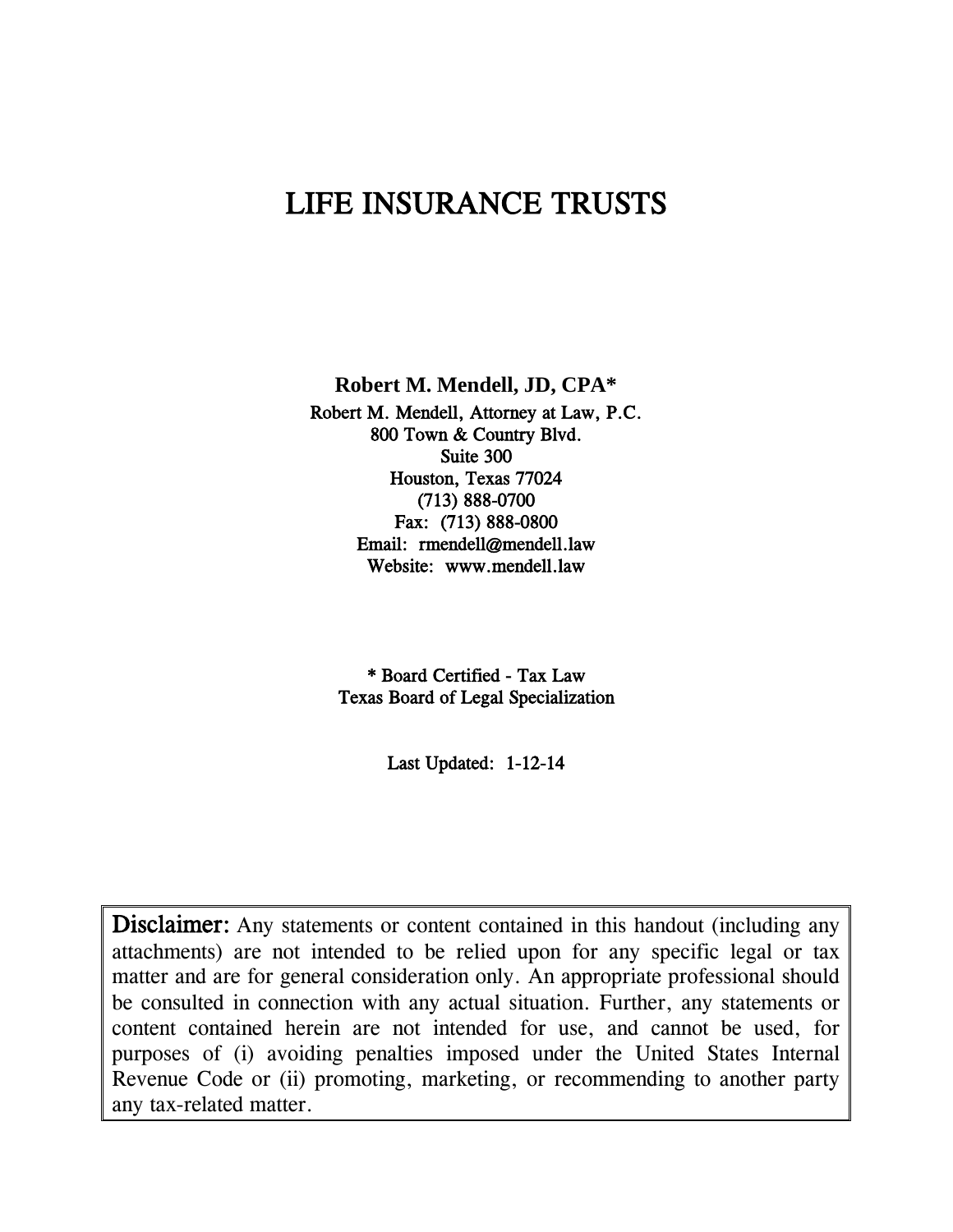# LIFE INSURANCE TRUSTS

#### I. Introduction.

It is very common for an individual to have among his or her assets one or more life insurance policies. For example, an individual may have received life insurance as a fringe benefit from his or her employer (most commonly, group term insurance) or may have acquired one or more policies outside of his or her employment as an investment, or for other reasons. Some of the more common reasons include:

- (a) Providing a means to replace for the benefit of his or her family the earnings which would be lost on his or her death;
- (b) Providing funds to pay for debts, expenses and taxes upon such individual's death, including federal estate or inheritance taxes, funeral and burial expenses and medical expenses incurred during the individual's last illness;
- (c) Providing funds to buy out such individual's ownership interest in a business upon such individual's death;
- (d) Creating an estate to pass on to members of the individual's family or to charitable organizations; or
- (e) Creating a forced savings fund to provide for such individual's retirement or to fund anticipated later expenses of the family, such as college education for such individual's children.

All too often, an insured takes no steps to take advantage of the available methods to minimize (and perhaps eliminate) the transfer tax consequences of passing the proceeds of a life insurance policy to the insured's intended beneficiaries. For example, most insureds simply complete the beneficiary designation form provided by the life insurance company and name one or more individuals or their own estate as the beneficiary of the policy. This procedure often has adverse federal and state transfer tax consequences and undesirable ramifications from a state law perspective, relating to, for example, the ability of creditors of the beneficiaries to attach the life insurance proceeds. All of these undesirable consequences could perhaps be avoided (or, at least lessened) by proper planning.

Most of the desirable federal and state tax consequences and the protection against creditors are achieved through the use of an inter vivos (created during the creator's lifetime) irrevocable trust which will own the life insurance policy. This outline, due to the brevity of the presentation and the impossibility of providing a comprehensive discussion on all matters and nuances relating to life insurance trusts, has been intentionally limited to two common fact pattern scenarios: (1) the use of an inter vivos irrevocable life insurance trust to provide for the surviving spouse and children and (ii) the use of an inter vivos irrevocable life insurance trust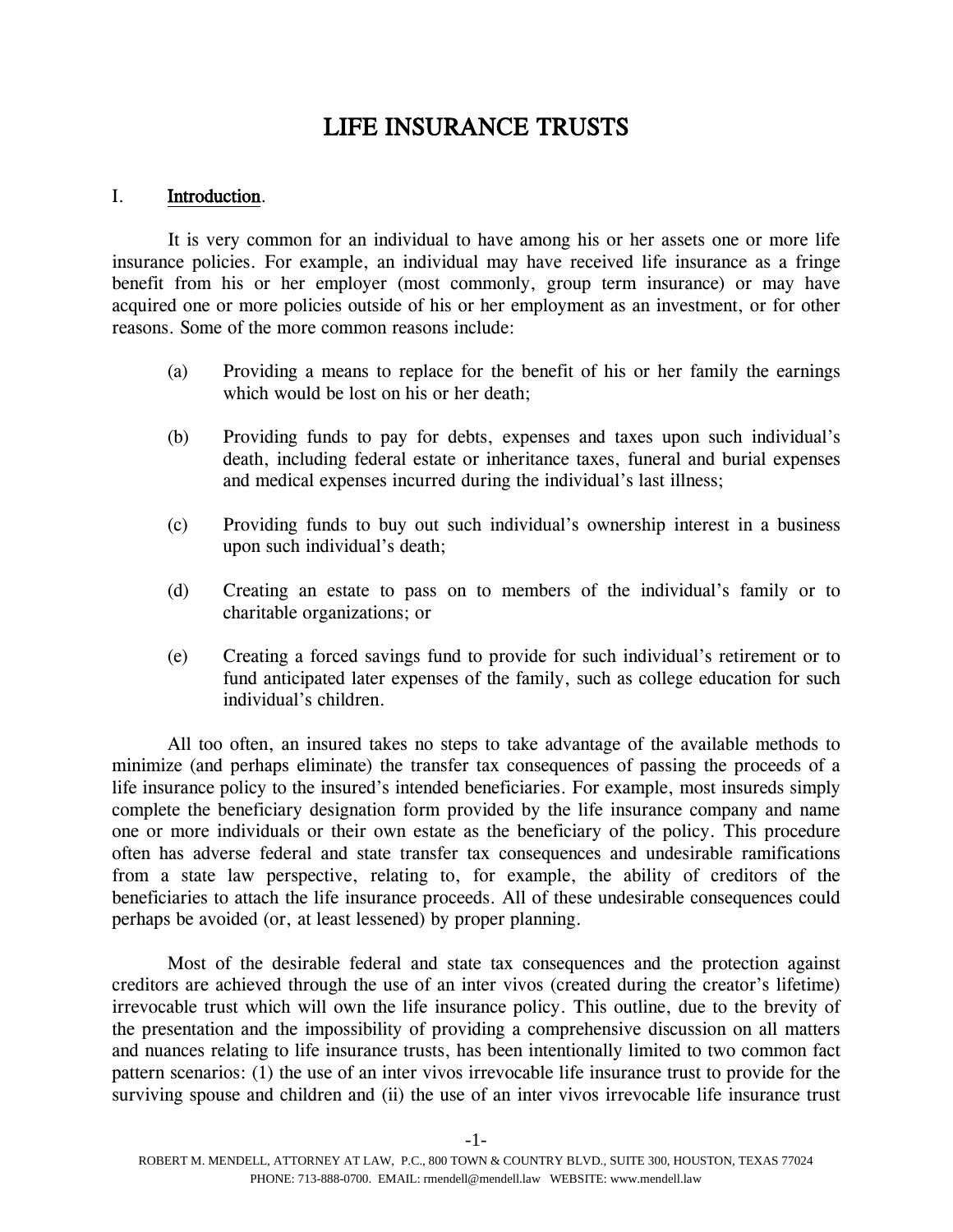to provide for the surviving spouse, children and grandchildren. Although limited to those common fact patterns, often the same analysis and rules apply to life insurance trusts not exactly falling within the fact patterns described.

# II. General Principals of Tax Law Involved.

Our federal tax system imposes a tax on the transfer of assets, whether during lifetime or at death. Estate and gift taxes are unified under one rate schedule, with all transfers being added together to determine the ultimate tax liability.

A. Estate Tax Unified Credit. The American Taxpayer Relief Act of 2012 ("ATRA"), signed into law on January 2, 2013, made permanent the basic exclusion amount of \$5,000,000 per person (\$10,000,000 for a married couple), adjusted for inflation for decedents dying in 2013 and thereafter. With the inflation adjustment, the basic exclusion amount is \$5,250,000 for 2013 and \$5,340,000 for 2014. Other important features of ATRA include: (i) the generation-skipping transfer ("GST") exclusion is also \$5,000,000, adjusted for inflation, (ii) the maximum estate tax and GST tax rate has been set at  $40\%$  and (iii) the socalled "portability" provision, where the surviving spouse may utilize the unused portion of the deceased spouse's estate tax exclusion amount, has been made permanent.

B. Gift Tax Credit. Starting for transfers made in 2013, ATRA makes the applicable exclusion amount for transfers by gift equal \$5,000,000 for each taxpayer (\$10,000,000 for a married couple), adjusted for inflation, the same as the estate tax exclusion amount (under a unified estate/gift tax structure).

C. Gift Tax Annual Exclusion. A taxpayer may currently make annual gifts of up to \$14,000 for each donee without using any of such taxpayer's exemption amount. Accordingly, a married couple can make gifts of up to \$28,000 per year to each donee without incurring any transfer tax. However, this annual exclusion does not apply to gifts of future interests in property and, thus, only applies to gifts of present interests.

D. Inclusion of Life Insurance Proceeds Into Estate. A decedent's gross estate includes the proceeds of life insurance policies on the life of the decedent to the extent of the amount receivable by the executor. A decedent's gross estate also includes the proceeds from life insurance policies on the life of the decedent receivable by all other beneficiaries if the decedent possessed at his death any of the incidents of ownership over any such policy, exercisable either alone or in conjunction with any other person. The term "incidents of ownership" includes, perhaps among other things, the power to (1) change the beneficiaries or contingent beneficiaries, (2) surrender or cancel the policy, (3) assign the policy, (4) revoke an assignment, (5) pledge the policy for a loan, (6) obtain from the insurer a loan against the surrender value of the policy, (7) change the time at or manner in which the proceeds will be received, (8) exercise an option to repurchase the policy from an assignee or (9) veto any change in beneficiary designation or an assignment or cancellation of the policy. Accordingly, an incomplete transfer of the life insurance policy will not result in a reduction in the transfer tax upon the insured's death.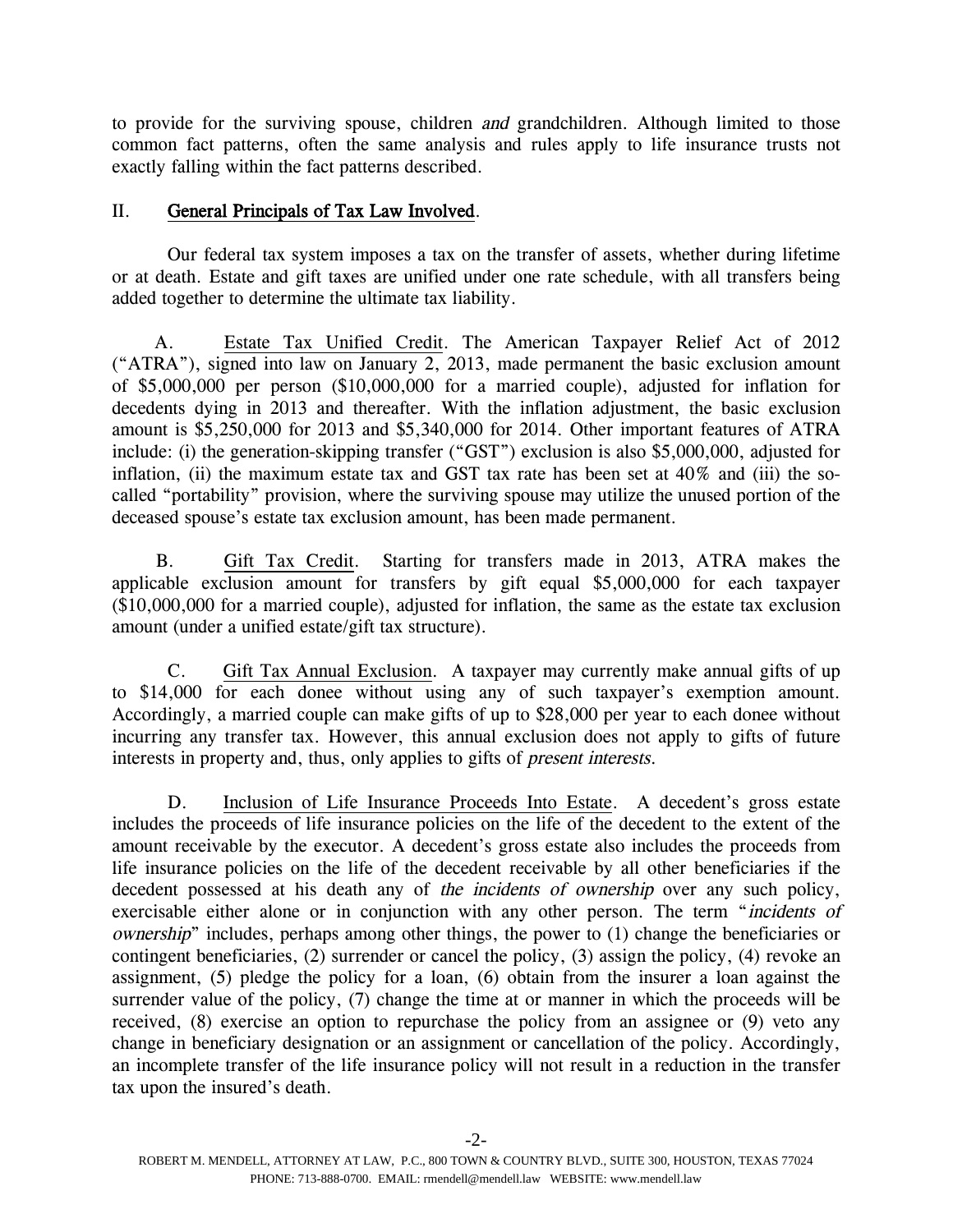E. Three-Year Rule. The decedent's gross estate will include proceeds from life insurance policies on the life of the decedent to the extent of any interest therein of the decedent during the three-year period ending on the date of the decedent's death. Accordingly, to the extent the decedent's estate was the beneficiary of life insurance on the decedent's life or to the extent the decedent had any incident of ownership in such life insurance policies at any time within such three year period, such insurance proceeds will be includable in the decedent's estate and subject to transfer taxes.

F. Crummey Powers. By giving one or more beneficiaries of a life insurance trust the right to withdraw amounts contributed to the trust for a specified period of time after contribution, an insured can cause the cash gifts to such a trust for the payment of future life insurance premiums to qualify for the annual exclusion.

G. Lapse of Crummey Power. Since a Crummey power of withdrawal is generally not exercised, and not intended to be exercised, so that the contributions to the life insurance trust can, in fact, be used to make premium payments on life insurance policies within such trusts, the tax consequences associated with the failure of a beneficiary to exercise this right become important. First, any trust property still subject to a withdrawal power upon the beneficiary's death is includable in the beneficiary's gross estate as a general power of appointment. Also, the lapse of a withdrawal power is a taxable gift by the beneficiary subject to the transfer tax rules to the extent that, in any calendar year, the value of the property subject to the lapsed power exceeds the greater of \$5,000.00 or five percent (5%) of the aggregate value of the assets out of which the lapsed power could have been satisfied. Accordingly, the grant of Crummey powers in order to qualify future trust contributions for the annual exclusion may create transfer taxes at the beneficiary level.

H. Generation-Skipping Transfer Tax Exemption. There is a generation-skipping tax on generation-skipping transfers ("GST") which include (1) a direct skip, (2) a taxable distribution or (3) a taxable termination. No tax is imposed on a GST that is protected by the annual gift exclusion or the generation-skipping transfer tax exemption ("GST Exemption"). However, gifts qualifying for annual exclusion through *Crummey* clauses with respect to life insurance trusts are not going to be exempt from the GST tax. Nonetheless, by filing a gift tax return at the time of making the Crummey gifts, the amount of the GST Exemption that is utilized can be determined as of such date, as opposed to the date of death, resulting in a much lower valuation based on the value of the policy or premium payment prior to death, rather than the full value of the life insurance proceeds.

# III. Life Insurance Trusts for Benefit of Surviving Spouse and Children.

# A. Gift Tax Considerations.

1. Transfer of Policy. For life insurance policies already in existence, there will be a taxable transfer for U.S. gift tax purposes upon the transfer of the policy from the insured to the life insurance trust equal to the fair market value of such policy.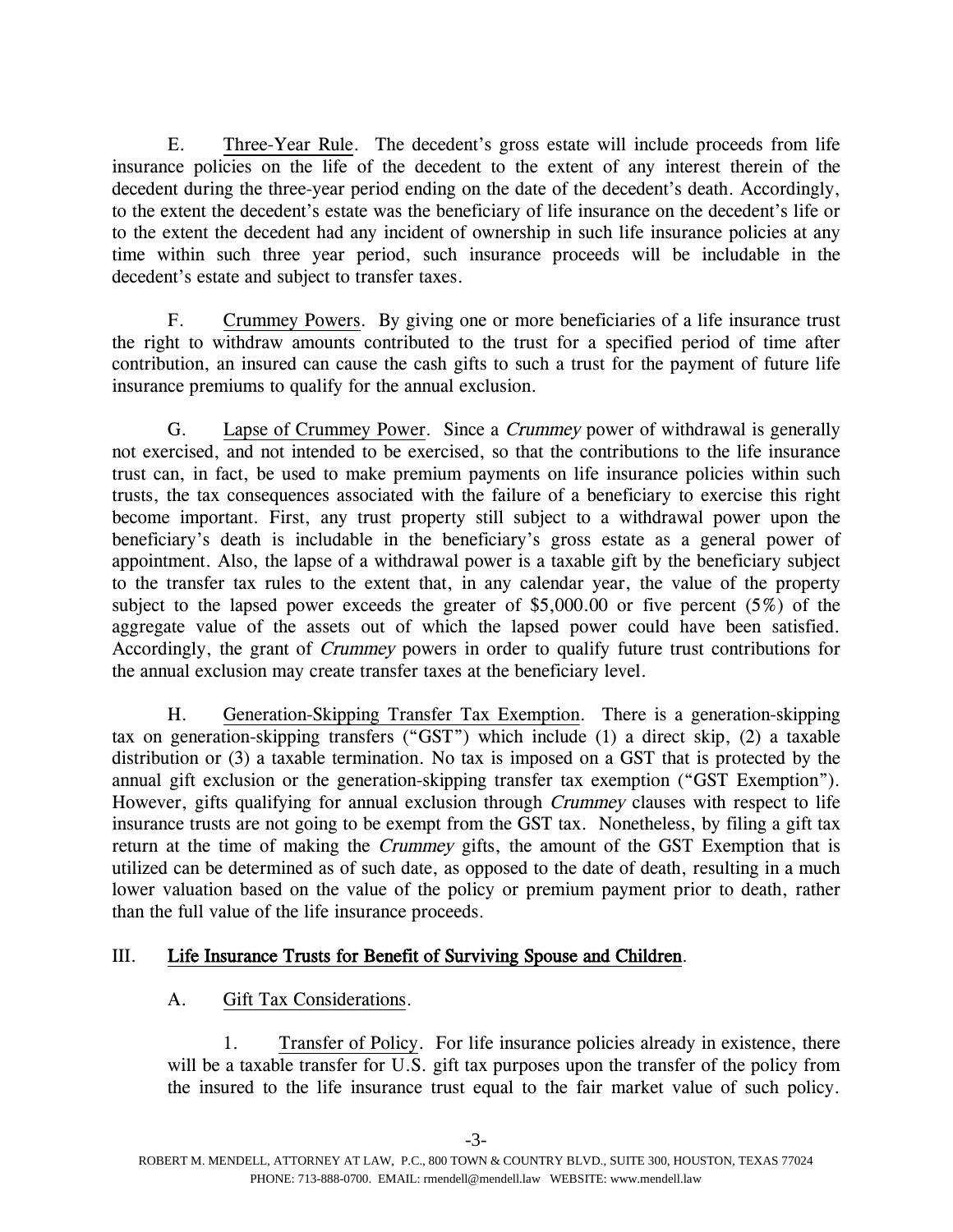Generally, for a whole life policy, the value will equal the interpolated terminal reserve amount (usually roughly equivalent to the cash surrender value of such policy), plus any proportionate part of the gross premium last paid to the extent allocable to the period extending beyond the date of the gift. The value of a gift of a term life insurance policy, however, is unclear for gift tax purposes. Arguably, its value will equal the value of the pro rata portion of the premium for the unexpired portion of the term. Special rules relate to the transfer of group-term insurance assigned by an employee to a trust.

2. Continuing Premium Payments. If not structured appropriately, future premium payments made out of funds of the insured will generally be taxable as gifts, without offset by the annual exclusion. Two common exceptions to this rule relate to the use of Crummey withdrawal powers and minority trusts.

3. Crummey Withdrawal Powers. In an attempt to obtain the use of the annual exclusion for cash gifts to a trust for the payment of future life insurance premiums, a very common drafting technique is to give one or more beneficiaries the right to withdraw amounts contributed to the trust for a specified period of time after contributed. This unrestricted right to the immediate use, possession and enjoyment of the contribution to the trust, whether or not exercised, makes the transfer one of a present interest, thus, qualifying for the annual exclusion. Such a right is known as a "Crummey" power after a famous tax court case Crummey v. Commissioner (1968). Generally, the most formidable task in qualifying for the annual exclusion through the use of Crummey withdrawal powers is the requirement of reasonable opportunity to exercise. In Private Letter Rulings, the IRS has indicated that thirty (30) days constitutes a reasonable time between notice of the withdrawal right and its lapse. See e.g., PLR 9030005; PLR 8712014; PLR 8134135; PLR 8103074. This generally is not a problem; however, the IRS has indicated through other Private Letter Rulings that when the holders of *Crummey* withdrawal powers are minors, the period between notice and lapse of the withdrawal right should be sufficient to permit the appointment of a guardian under state law. See e.g., PLR 8022048; PLR 7922107. A suggestion for maintaining the favorable thirty (30) day requirement, while giving credence to the IRS position requiring a sufficient time to permit the appointment of a guardian for minor beneficiaries, may be to provide for the thirty (30) day period coupled with a provision that if guardianship provisions are initiated within that thirty (30) day period, the right to exercise withdrawal powers shall be extended until thirty (30) days after the appointment of any such guardian.

4. Lapse of Crummey Power. Almost always the Crummey withdrawal power in a life insurance trust is not exercised and the contribution to the trust is, in fact, used to pay for the life insurance premiums. The failure to exercise this right has potential adverse tax consequences for the holder of the withdrawal right. First, any trust property still subject to a withdrawal power upon the beneficiary's death is includable in the beneficiary's gross estate as a general power of appointment. Second, the lapse of a withdrawal power may be a taxable gift by the beneficiary because the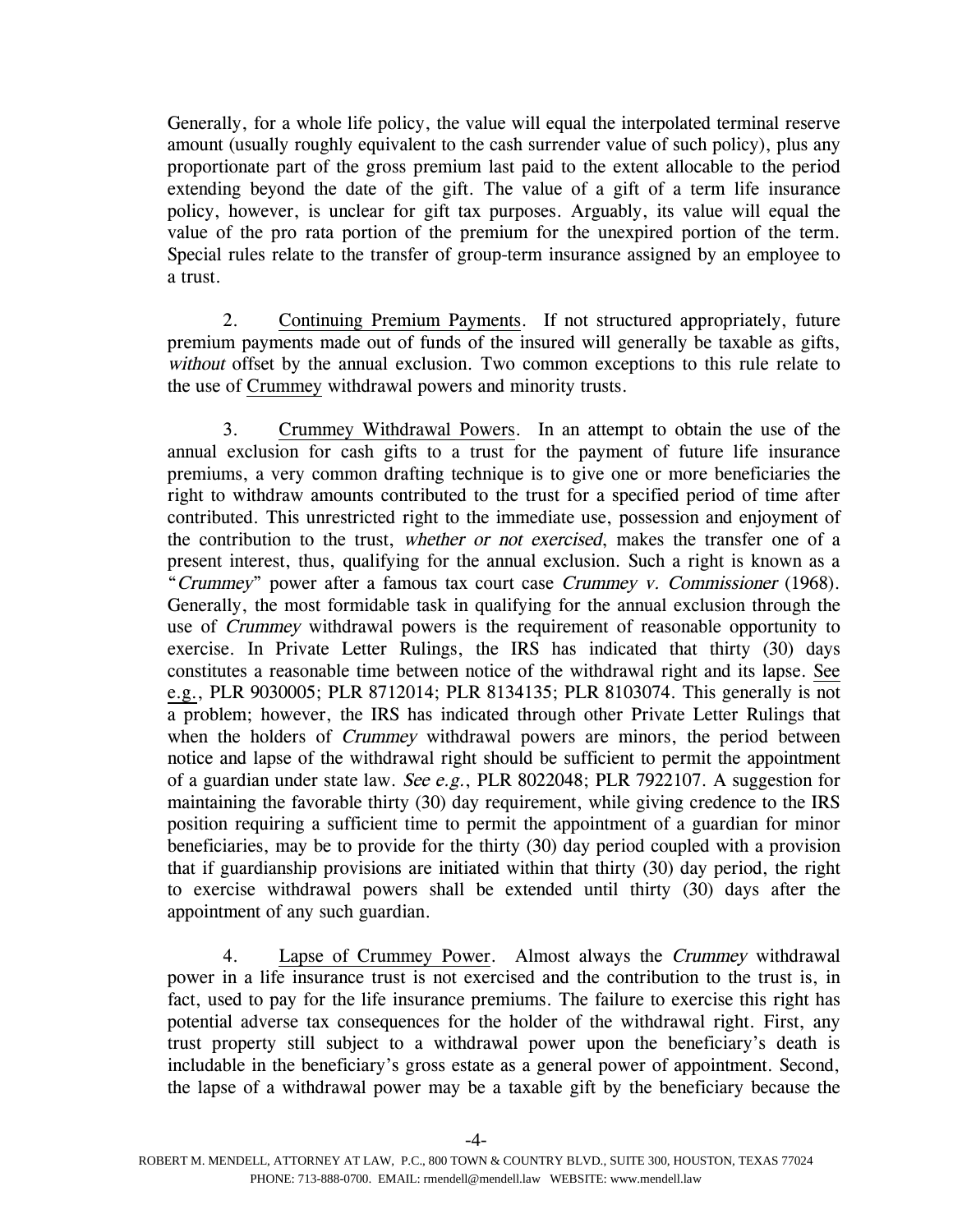right to withdraw trust property is treated as a general power of appointment, the release or lapse of which constitutes a transfer of the property by the individual possessing the power for gift and estate tax purposes. A major exception to the taxability of a lapse of a withdrawal power are the so-called "5 and 5" rules. These rules exclude as a taxable transfer the amount of any lapsed withdrawal power to the extent that during any calendar year the value of the property subject to the lapsed powers are less than or equal to the greater of \$5,000 or five percent (5%) of the aggregate value of the assets out of which the lapsed power could have been satisfied. When the premium obligation is too large to fall under the "5 and 5" rules, various techniques have been developed to avoid a tax lapse with respect to the beneficiary's withdrawal right. These techniques include hanging powers, use of trusts with limited testamentary powers of appointment, vested trusts and funded trusts. Use of multiple trusts have fallen in disfavor by the IRS.

5. Minority Trusts. Another method to secure the annual exclusions for contributions to a life insurance trust is to use an IRC §2503(c) minority trust. The minority trust has limited use, however, because the beneficiary must be under the age of twenty-one and the trust must terminate upon the attainment of such age by the beneficiary. This alternative, thus, will not be practical if the life insurance trust is to benefit other people, for example, the spouse. The minority trust is a good vehicle when the insured desires to only benefit his or her minor children and is willing to have the life insurance policy pass outright to the child upon his or her reaching age twentyone.

# B. Estate Tax Considerations.

1. Retention of Incidents of Ownership. The proceeds of an insurance policy on an insured's life will be includable in the insured's gross estate if the insured has an incident of ownership in the policy at death. As described above in this handout, almost any power affecting the life insurance policy or the trust that is retained by the insured will cause the inclusion of such proceeds into the insured's estate for U.S. estate tax purposes. Accordingly, the insured should retain no powers over the life insurance policy itself, such as the ability to change the beneficiaries or to surrender or cancel the policy. With respect to control over the trust, there has been much litigation over the extent to which an incident of ownership held by the insured in a fiduciary capacity, such as trustee of the trust, will cause inclusion of policy proceeds into the taxable estate. In view of these cases, where at all possible, an express statement prohibiting the appointment of the insured or the insured's spouse as trustee should be contained in the trust agreement. Furthermore, the IRS has taken the position that when the insured retains the power to remove and replace a trustee, all of the powers held by the trustee will be attributed to the grantor and thus, it is not advisable to allow the insured or the insured's spouse to have the power to remove and replace the trustee.

2. Community Property Considerations. In a community property jurisdiction, generally, a life insurance policy purchased with community property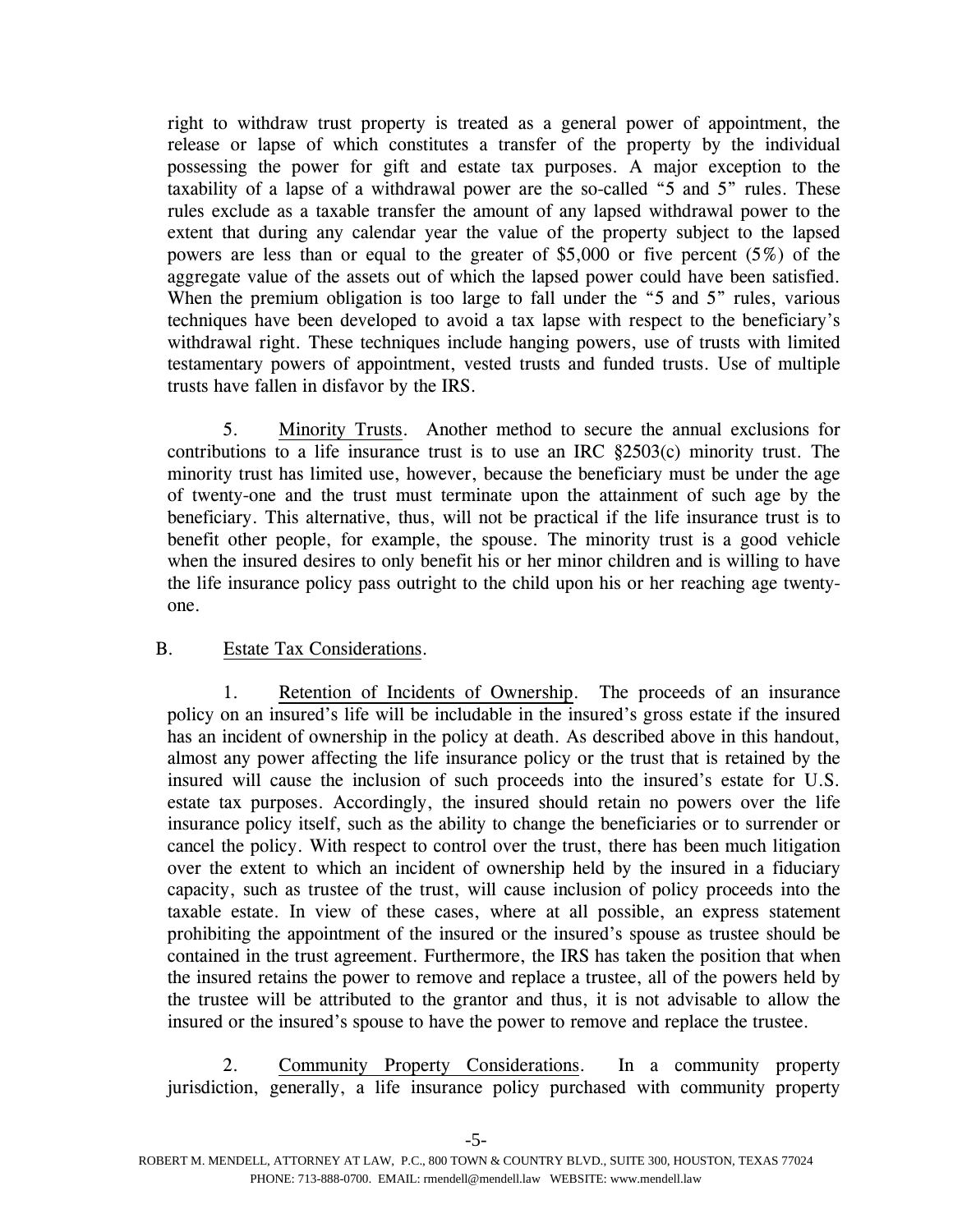funds is treated as owned one-half by the insured and one-half by the insured's spouse. Accordingly, without special structuring, the contribution of a community property life insurance policy, and/or future community property cash contributions to the life insurance trust to fund future policy premiums, will be deemed to be made one-half each by the insured and the insured's spouse. Since the insured's spouse will often be a lifetime beneficiary of the life insurance trust, one-half of the life insurance proceeds would probably be includable in the insured's spouse's estate, as property in which the decedent had an interest or as a transfer with a retained life estate, regardless of whether the insured's spouse is a trustee of the trust. A common technique for avoiding this estate tax exposure is to clearly define the life insurance policy as the separate property of the insured before contribution to the life insurance trust and to fund future contributions to the trust for policy premiums out of separate property funds, rather than community property funds. If separate property funds are not already in existence, separate property can generally be created through appropriately drafted separate property agreements.

3. The Three-Year Rule. The general rule with respect to transfers of life insurance policies is that if the life insurance policy is transferred within three (3) years of death, it is automatically included in the gross estate of the insured. Much litigation arose when an insured created an irrevocable life insurance trust and had the trustee of that trust apply directly for the policy rather than having the insured acquire the insurance and then transfer it to the trust. The IRS through a series of earlier cases successfully argued that there was a "deemed" transfer of the life insurance policy since the insured was instrumental in creating the situation involving the purchase of the policy by the trust. In subsequent cases, the Tax Court rejected the IRC position and ruled that the insured must *directly* transfer an incident of ownership in a policy within such three year period in order for there to be an inclusion of the life insurance proceeds in the estate of the insured. In view of the later cases, most practitioners feel comfortable advising the insured to have the trust directly purchase the life insurance policy in order to avoid the three year rule.

# IV. Life Insurance Trusts, Second Generation Planning.

A. In General. There is a generation-skipping tax on generation-skipping transfers ("GST") which include (1) a direct skip, (2) a taxable distribution or (3) a taxable termination. A direct skip occurs when a donor makes a direct transfer to a third generation beneficiary. A taxable distribution occurs when a donor makes a trust allowing for contingent distributions to be made to third generation beneficiaries and such contingency occurs. In most life insurance trusts scenarios, where the surviving spouse or children are income beneficiaries of the trust with sprinkling powers, there is a planned termination of the trust for the benefit of the third generation beneficiaries, which is a taxable termination. No tax is imposed on a GST that is protected by the annual gift exclusion or the generation-skipping transfer tax exemption ("GST Exemption").